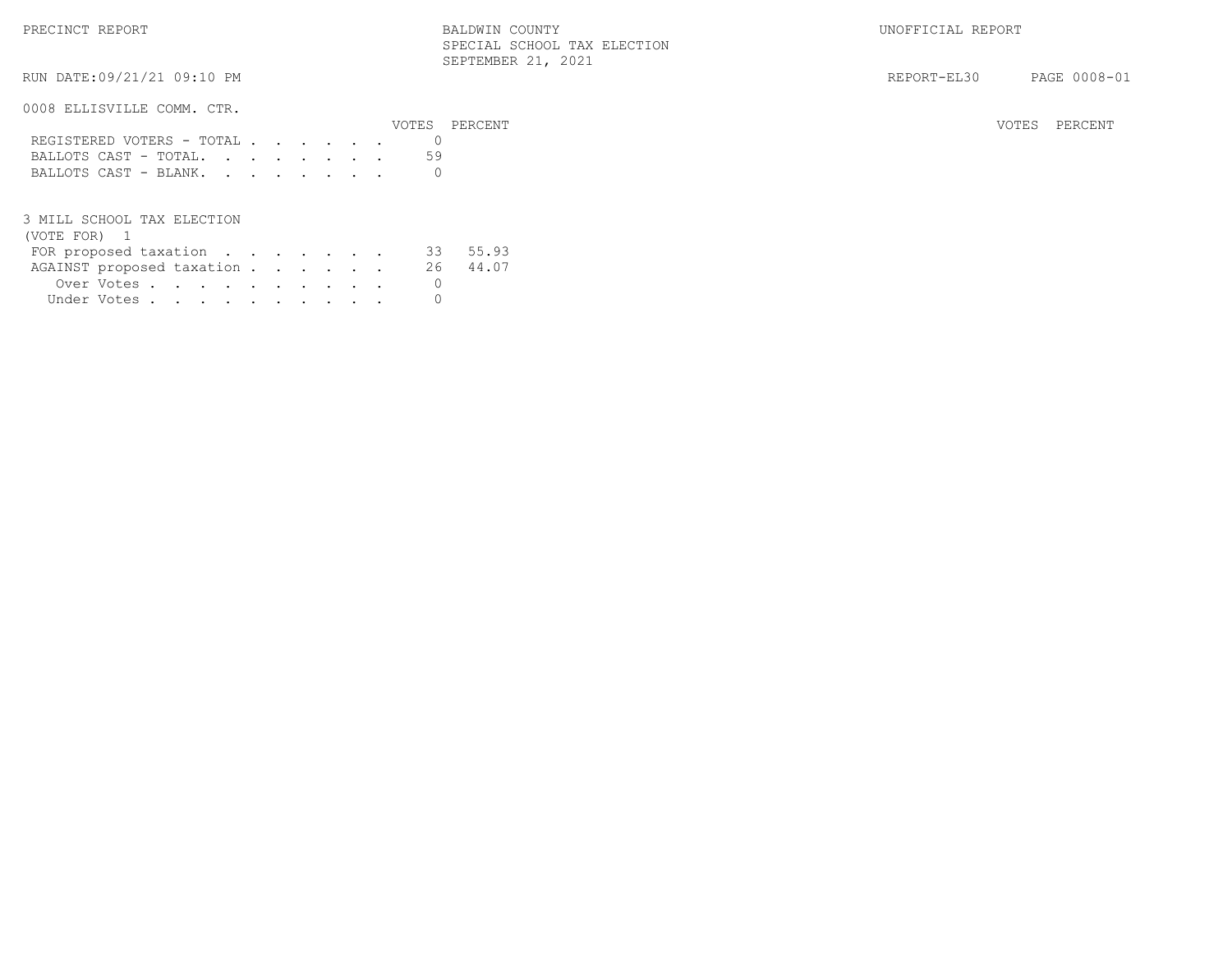0009 LOXLEY CIVIC CTR

|                           |  |  |  |  |     | VOTES PERCENT |
|---------------------------|--|--|--|--|-----|---------------|
| REGISTERED VOTERS - TOTAL |  |  |  |  |     |               |
| BALLOTS CAST - TOTAL.     |  |  |  |  | 143 |               |
| BALLOTS CAST - BLANK.     |  |  |  |  |     |               |

3 MILL SCHOOL TAX ELECTION

| FOR proposed taxation              |  |  |  |  |  | 68 47.55 |
|------------------------------------|--|--|--|--|--|----------|
| AGAINST proposed taxation 75 52.45 |  |  |  |  |  |          |
| Over Votes                         |  |  |  |  |  |          |
| Under Votes                        |  |  |  |  |  |          |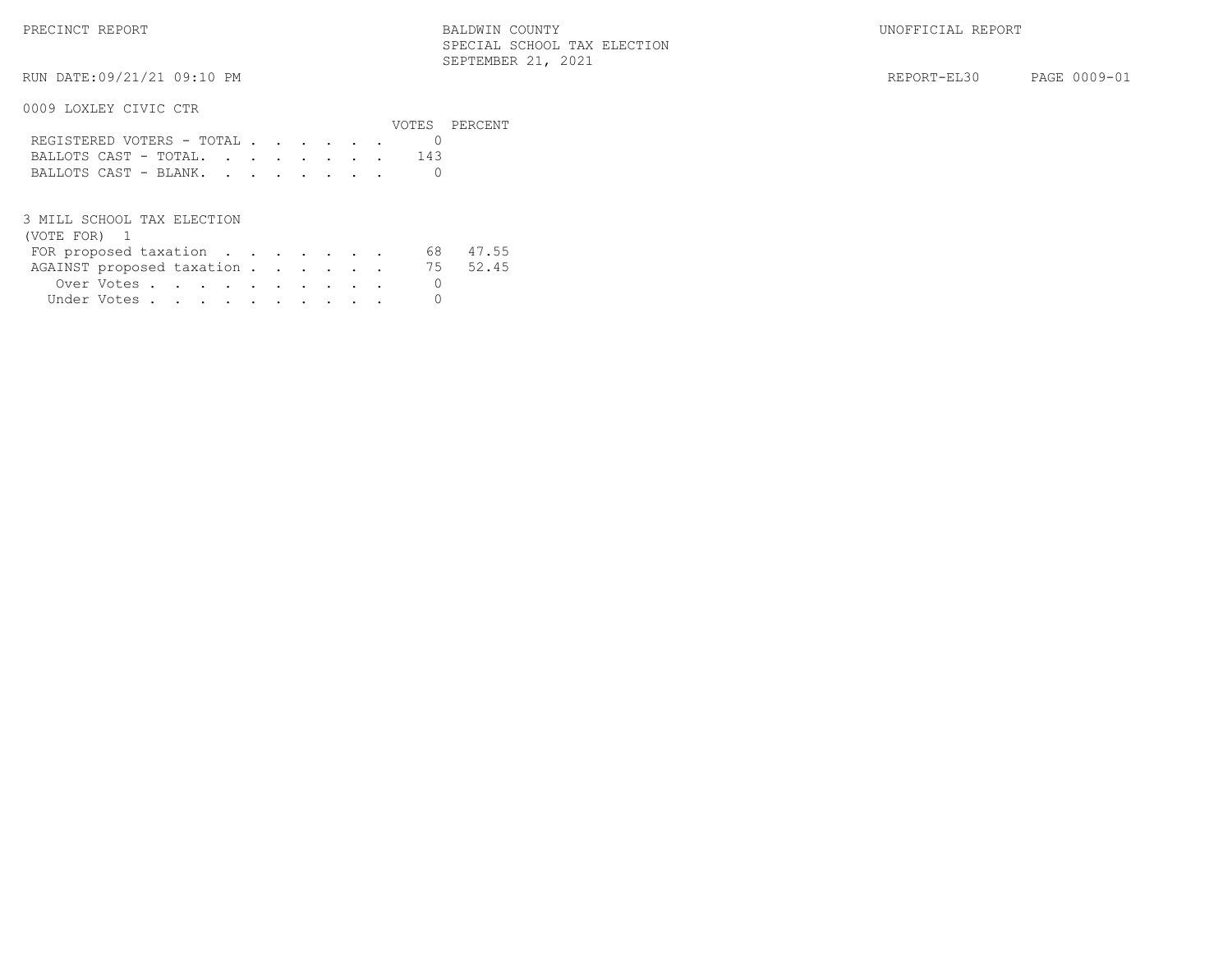PRECINCT REPORT THE REPORT REPORT REPORT BALDWIN COUNTY SERVICES IN SERVICES AND REPORT BALLON BALDWIN COUNTY SPECIAL SCHOOL TAX ELECTION SEPTEMBER 21, 2021

0019 GATESWOOD VFD

|                           |  |  |  |  |  | VOTES PERCENT |
|---------------------------|--|--|--|--|--|---------------|
| REGISTERED VOTERS - TOTAL |  |  |  |  |  |               |
| BALLOTS CAST - TOTAL.     |  |  |  |  |  |               |
| BALLOTS CAST - BLANK.     |  |  |  |  |  |               |
|                           |  |  |  |  |  |               |

3 MILL SCHOOL TAX ELECTION

| FOR proposed taxation     |             |  |  |  |  |  | 24 27.91 |
|---------------------------|-------------|--|--|--|--|--|----------|
| AGAINST proposed taxation |             |  |  |  |  |  | 62 72.09 |
|                           | Over Votes  |  |  |  |  |  |          |
|                           | Under Votes |  |  |  |  |  |          |
|                           |             |  |  |  |  |  |          |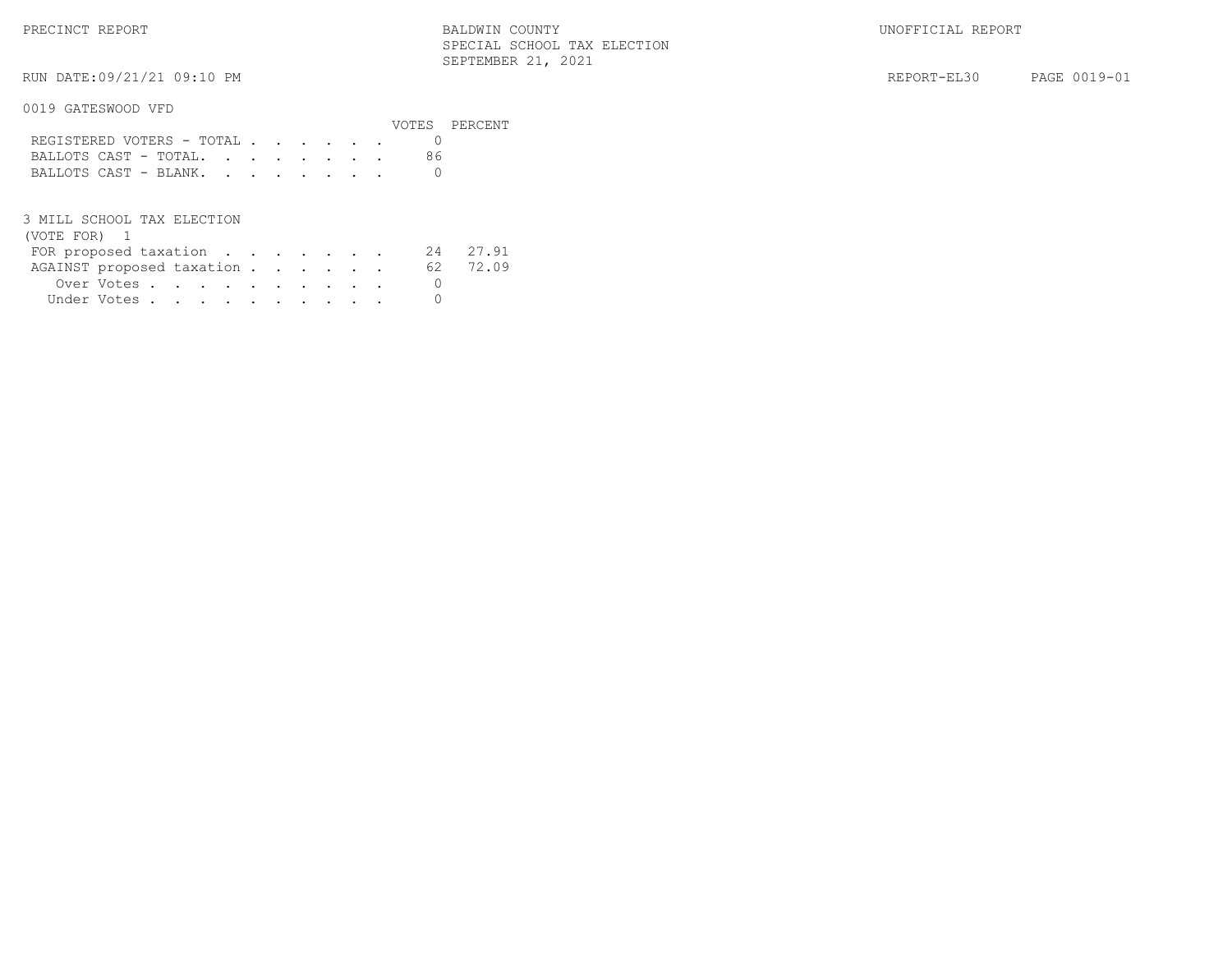RUN DATE:09/21/21 09:10 PM SEPTEMBER 21, 2021

0021 CLR SPG FELLOWSHIP

|                           |  |  |  |  |  | VOTES PERCENT |
|---------------------------|--|--|--|--|--|---------------|
| REGISTERED VOTERS - TOTAL |  |  |  |  |  |               |
| BALLOTS CAST - TOTAL.     |  |  |  |  |  |               |
| BALLOTS CAST - BLANK.     |  |  |  |  |  |               |
|                           |  |  |  |  |  |               |

3 MILL SCHOOL TAX ELECTION

|  |  |  |  |  | 4 12.90                                                                         |
|--|--|--|--|--|---------------------------------------------------------------------------------|
|  |  |  |  |  | 27 87.10                                                                        |
|  |  |  |  |  |                                                                                 |
|  |  |  |  |  |                                                                                 |
|  |  |  |  |  | FOR proposed taxation<br>AGAINST proposed taxation<br>Over Votes<br>Under Votes |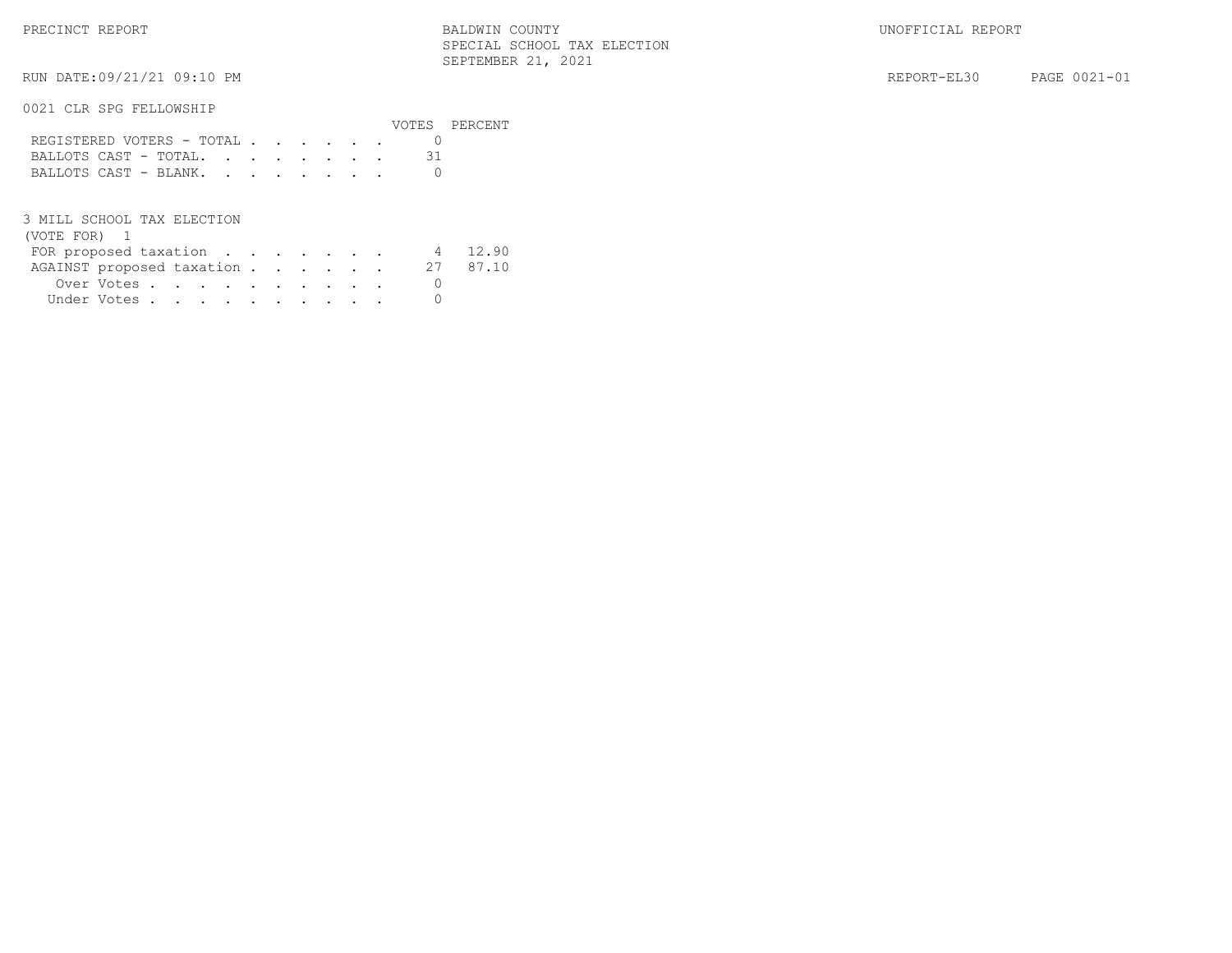PRECINCT REPORT THE REPORT REPORT REPORT BALDWIN COUNTY SERVICES IN SERVICES AND REPORT BALLON BALDWIN COUNTY SPECIAL SCHOOL TAX ELECTION SEPTEMBER 21, 2021

0022 ROSINTON METHODIST

| VV22 INVUINIVIN IIUIINUUIDI |                           |  |  |  |  |               |
|-----------------------------|---------------------------|--|--|--|--|---------------|
|                             |                           |  |  |  |  | VOTES PERCENT |
|                             | REGISTERED VOTERS - TOTAL |  |  |  |  |               |
|                             |                           |  |  |  |  |               |
|                             | BALLOTS CAST - BLANK.     |  |  |  |  |               |
|                             |                           |  |  |  |  |               |

3 MILL SCHOOL TAX ELECTION

# (VOTE FOR) 1

| FOR proposed taxation $\ldots$ 114 41.91 |  |  |  |  |  |  |
|------------------------------------------|--|--|--|--|--|--|
| AGAINST proposed taxation 158 58.09      |  |  |  |  |  |  |
| Over Votes                               |  |  |  |  |  |  |
| Under Votes                              |  |  |  |  |  |  |

RUN DATE:09/21/21 09:10 PM REPORT-EL30 PAGE 0022-01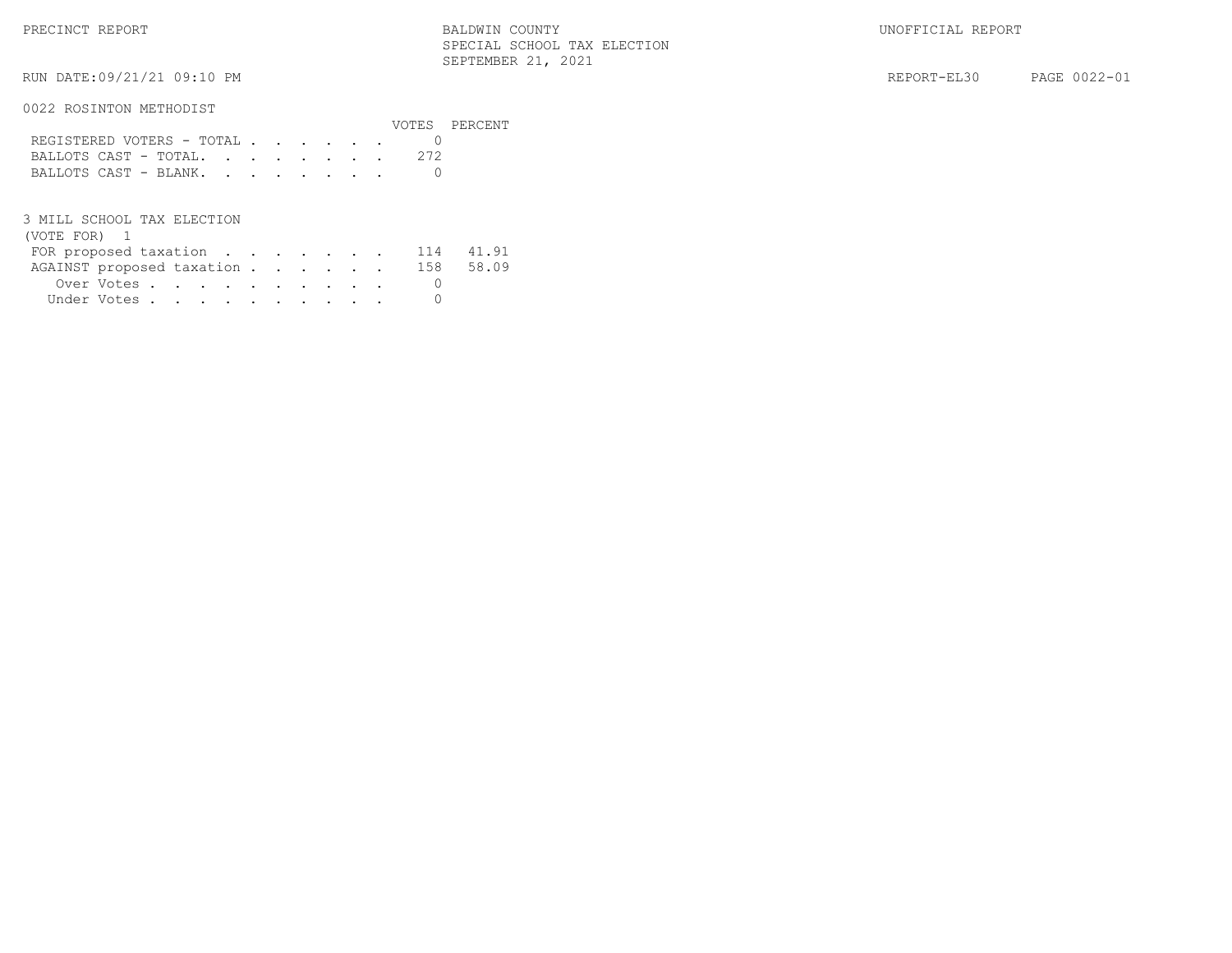0024 SILVERHILL COMM. CTR

|                           |  |  |  |  |  | VOTES PERCENT |
|---------------------------|--|--|--|--|--|---------------|
| REGISTERED VOTERS - TOTAL |  |  |  |  |  |               |
| BALLOTS CAST - TOTAL518   |  |  |  |  |  |               |
| BALLOTS CAST - BLANK.     |  |  |  |  |  |               |
|                           |  |  |  |  |  |               |

3 MILL SCHOOL TAX ELECTION

| FOR proposed taxation 297 57.34     |  |  |  |  |  |  |
|-------------------------------------|--|--|--|--|--|--|
| AGAINST proposed taxation 221 42.66 |  |  |  |  |  |  |
| Over Votes                          |  |  |  |  |  |  |
| Under Votes                         |  |  |  |  |  |  |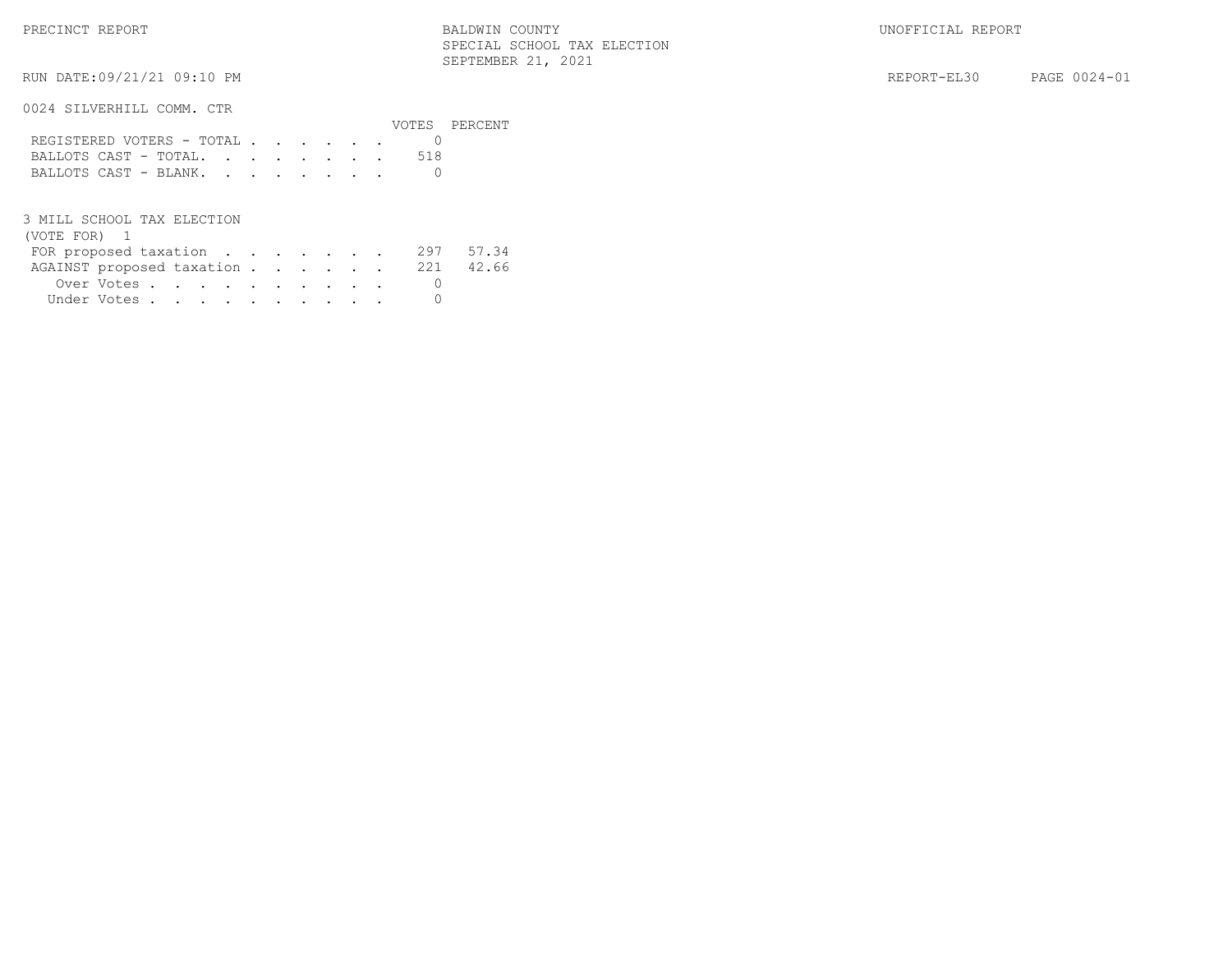RUN DATE:09/21/21 09:10 PM REPORT-EL30 PAGE 0025-01

### 0025 ROBERTSDALE PZK HALL

|                           |  |  |  |  |  | VOTES PERCENT |
|---------------------------|--|--|--|--|--|---------------|
| REGISTERED VOTERS - TOTAL |  |  |  |  |  |               |
| BALLOTS CAST - TOTAL      |  |  |  |  |  |               |
| BALLOTS CAST - BLANK.     |  |  |  |  |  |               |

#### 3 MILL SCHOOL TAX ELECTION

| FOR proposed taxation               |  |  |  |  | 255 57.95 |
|-------------------------------------|--|--|--|--|-----------|
| AGAINST proposed taxation 185 42.05 |  |  |  |  |           |
| Over Votes                          |  |  |  |  |           |
| Under Votes                         |  |  |  |  |           |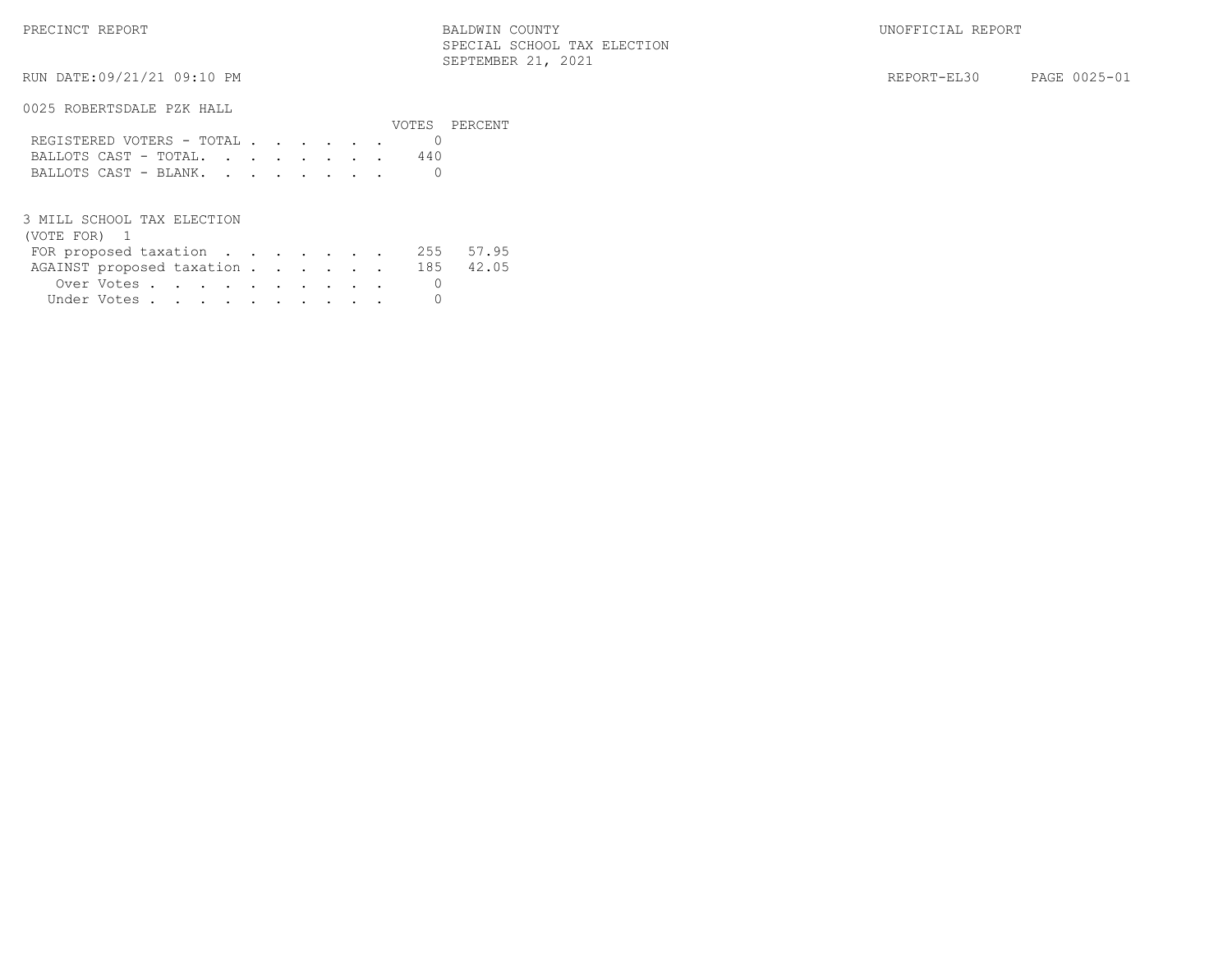RUN DATE:09/21/21 09:10 PM SEPTEMBER 21, 2021

0026 ELSANOR BETHAL CH

|                           |  |  |  |  | VOTES PERCENT |
|---------------------------|--|--|--|--|---------------|
| REGISTERED VOTERS - TOTAL |  |  |  |  |               |
| BALLOTS CAST - TOTAL.     |  |  |  |  |               |
| BALLOTS CAST - BLANK.     |  |  |  |  |               |

3 MILL SCHOOL TAX ELECTION

| FOR proposed taxation              |  |  |  |  |  | 38 41.76 |
|------------------------------------|--|--|--|--|--|----------|
| AGAINST proposed taxation 53 58.24 |  |  |  |  |  |          |
| Over Votes                         |  |  |  |  |  |          |
| Under Votes                        |  |  |  |  |  |          |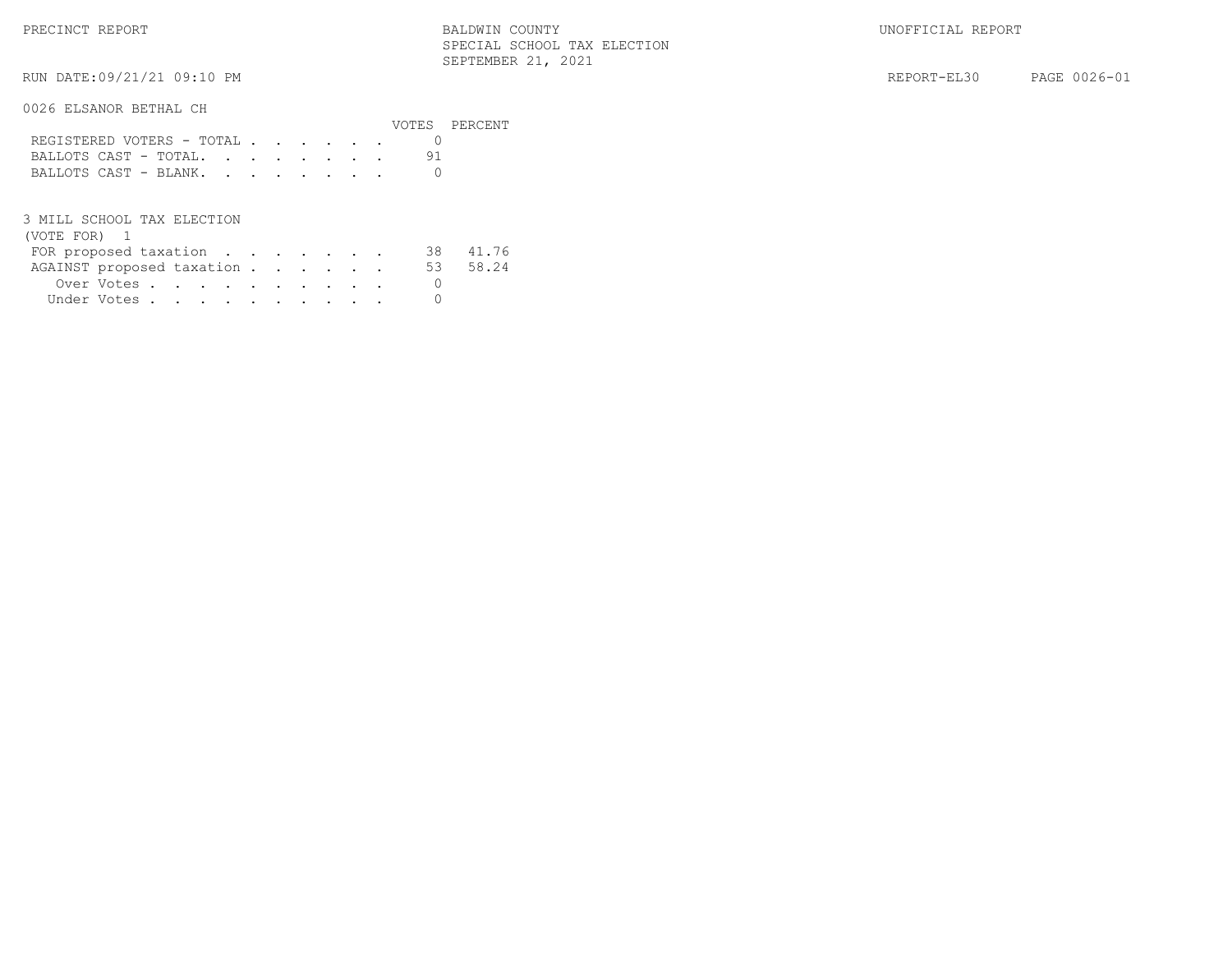RUN DATE:09/21/21 09:10 PM SEPTEMBER 21, 2021

REPORT-EL30 PAGE 0027-01

### 0027 SEMINOLE VFD

|                           |  |  |  |  | VOTES PERCENT |
|---------------------------|--|--|--|--|---------------|
| REGISTERED VOTERS - TOTAL |  |  |  |  |               |
| BALLOTS CAST - TOTAL.     |  |  |  |  |               |
| BALLOTS CAST - BLANK.     |  |  |  |  |               |

#### 3 MILL SCHOOL TAX ELECTION

| FOR proposed taxation     |  |  |  |  |  | 12 32.43 |
|---------------------------|--|--|--|--|--|----------|
| AGAINST proposed taxation |  |  |  |  |  | 25 67.57 |
| Over Votes                |  |  |  |  |  |          |
| Under Votes               |  |  |  |  |  |          |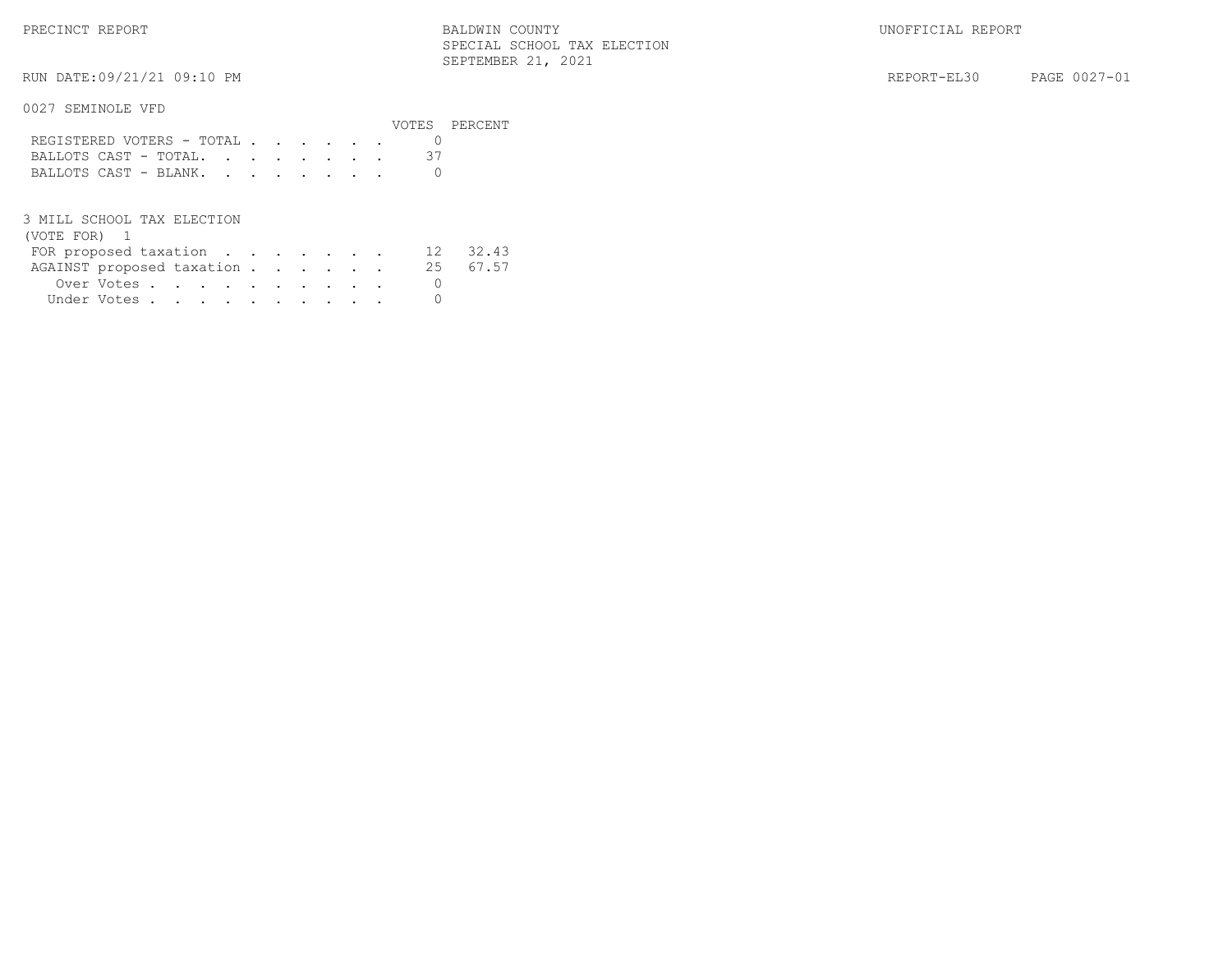PRECINCT REPORT THE REPORT REPORT REPORT BALDWIN COUNTY SERVICES IN SERVICES AND REPORT BALLON BALDWIN COUNTY SPECIAL SCHOOL TAX ELECTION SEPTEMBER 21, 2021

RUN DATE:09/21/21 09:10 PM REPORT-EL30 PAGE 0051-01

### 0051 ABSENTEE

|                           |  |  |  |  |  | VOTES PERCENT |
|---------------------------|--|--|--|--|--|---------------|
| REGISTERED VOTERS - TOTAL |  |  |  |  |  |               |
| BALLOTS CAST - TOTAL.     |  |  |  |  |  |               |
| BALLOTS CAST - BLANK.     |  |  |  |  |  |               |
|                           |  |  |  |  |  |               |

3 MILL SCHOOL TAX ELECTION

| (VOTE FOR) |
|------------|
|------------|

| FOR proposed taxation     |  |  |  |  | 3 100.00 |
|---------------------------|--|--|--|--|----------|
| AGAINST proposed taxation |  |  |  |  |          |
| Over Votes                |  |  |  |  |          |
| Under Votes               |  |  |  |  |          |